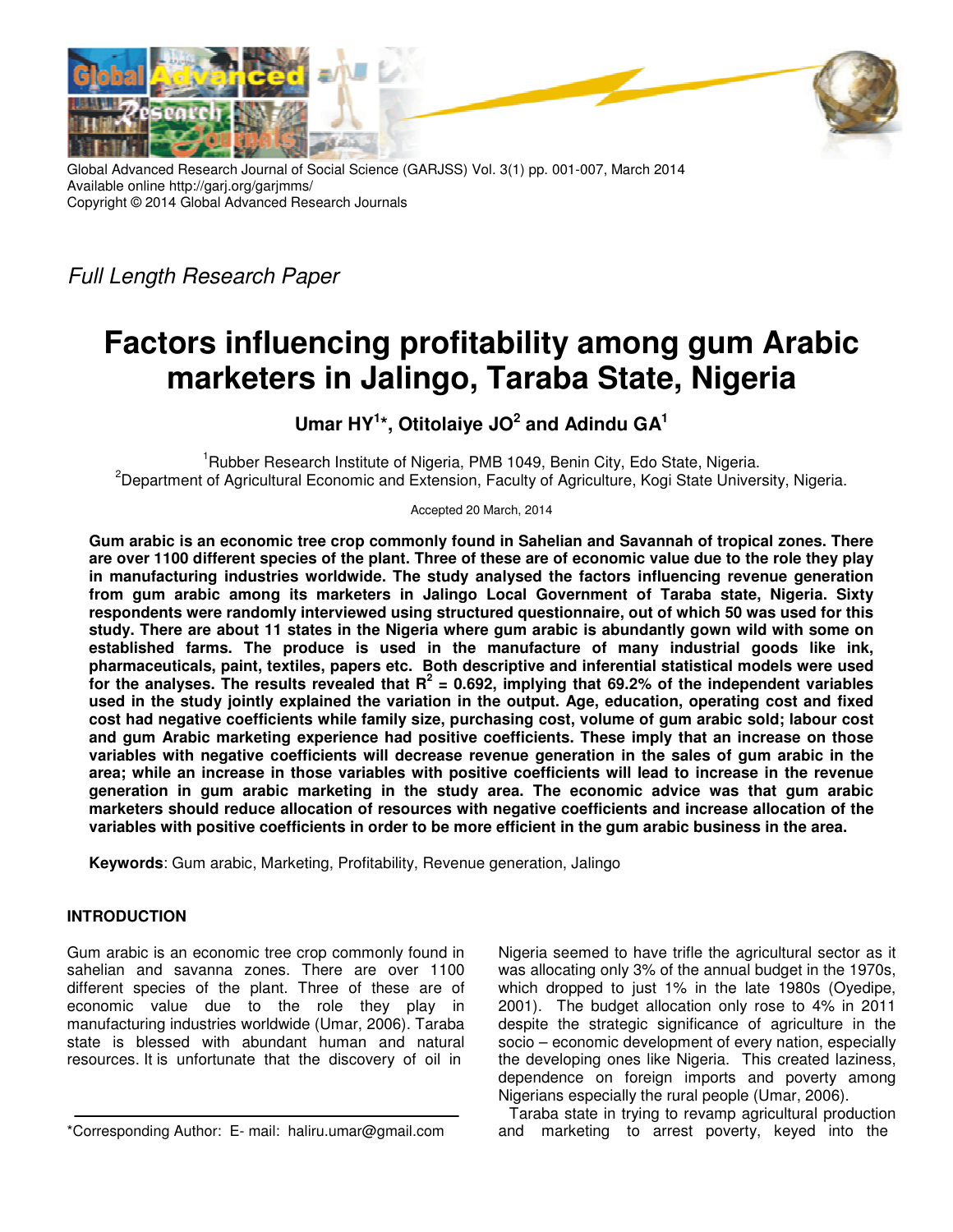programmes of the Federal Government of Nigeria, such as the "Vision 20 2020", and the National Economic Empowerment and Development Strategies (NEEDS). The cardinal principle of the Programmes was identification of crops with high economic potentials to improve their production and marketing status that will stimulate increase in income per capita of farmers and marketers in Nigeria.

In this vein, *Acacia species* known as gum arabic was one of the tree crops selected. There are over 1000 species of Acacia grown in Nigeria, out of which *Acacia senegal* (grade 1), *Acacia sayel* (grade 2) and *Acacia saberina (grade 3)* were found to be of higher economic value and are demanded worldwide for industrial uses. The tree is a perennial plant, mostly grows wild with only few domesticated (established Gum arabic farms) in northern Nigeria. It takes 4-5 years to mature after planting (Nigeria Export Promotion Council, 1999). The high demand for the products necessitated the Federal Government of Nigeria emphasis for its development especially grade 1 and 2 gum arabic (Giroh, Moses*,*Joyce and Umar, 2007).

Taraba state Government has established about 30 hectares of gum arabic government owned farm in addition to over 20,000 hectares covered with wild gum arabic. (Bello, 1998, Baseline Survey, 2002). Many farmers have also adopted the technology of gum arabic intercropping technique with arable crops. This is expected to enhance the socio-economic status of farmers and marketers of gum arabic in the state as Zendillo (2008), opined that in every case where a poor nation has significantly overcome its poverty, has achieved so while engaging in production for export market and opening up itself to the influx of foreign goods. In the same vein, Joachim (2003) stated that the stunted growth of the less developed countries was consequent of export instability.

The study thus analysed factors influencing profitability of gum arabic marketing in Jalingo metropolis among the despondences in order to examine the possibility of it as a source of poverty alleviation in the area.

# **RESEARCH METHODOLOGY**

# **The study area**

The study was carried out in Taraba State, North-Eastern Nigeria. Geographically, the state is in Semi-Arid zone with a mean annual rain fall of 160.2 mm, and temperature fluctuating between  $14^{\circ}$ C to about  $44^{\circ}$ C (Taraba State Diary, 2000). These conditions promote the production of gum arabic (Aghughu, 2004). The state is located on 80000 $^{\circ}$  N and 10.5000 $^{\circ}$  E on the globe. It shares borders with Adamawa in the north, Benue state in the south, Gombe in the east and Cameroon Republic in the west. The land area is  $54,473$ Km<sup>2</sup>, with total

population of 2,688,944 people. The people are predominantly farmers and marketers of agricultural produce. The GDP is \$ 3.4 billion and income per capita of \$ 1.446 (NPC, 2006).Their major crops include coffee, tea, groundnuts, sugar cane, cotton, rice, maize, mango, guava, orange, cocoyam, sorghum millet, cassava, tea, yam and gum arabic.

# **Data Source and Sampling Techniques**

Jalingo Local Government Area was purposive selected for the study being the major gum arabic market area in the state. **P**rimary data were collected through the use of structured questionnaire administered randomly in 3 communities on 20 Gum arabic marketers from each of the three selected communities. This gave a total of 60 respondents (marketers) out of the list of 80 gum arabic marketers obtained from the Ministries of Agriculture and Environment of the state.

# **Methods of Data Analyses**

Descriptive statistics such as mean, percentages and frequency distribution were used in analyzing the socio economic variables of the marketers; while Gross Margin and regression techniques using Ordinary Least Square (OLS) method were used to determine the profitability and factors that influenced revenue generation in gum arabic marketing among the respondents in the study area.

# **Gross margin**

Model was used to determine the profitability of Gum arabic marketing among the respondents. The gross margin formula is expressed as follows:

| $GM_{ka} = (TR - TVC)/kg$<br>-----------------------------------(3)   |
|-----------------------------------------------------------------------|
| $NP = GM - TFC - \dots - \dots - \dots - \dots - \dots - \dots - (4)$ |
| Where:                                                                |

 $GM =$  Gross margin for gum arabic marketing  $(M)$ 

TR=total revenue realized from gum arabic marketing  $(A)$ 

 $TVC = total variable cost incurred in gum arabic$ marketing (N)

GMfk = gross margin per marketers of gum arabic  $(A)$ 

 $GM_{\text{ko}}$  = gross margin per kilogramme of gum arabic sold in the study area  $(N)$ 

 $Kg =$  total quantity of gum arabic sold in the study area  $(Kg)$  $N =$  total number of respondents

 $NP$  = net profit for gum arabic marketing of the respondents (N)

 $TFC = total fixed cost incurred during gum arabic$ marketing (N)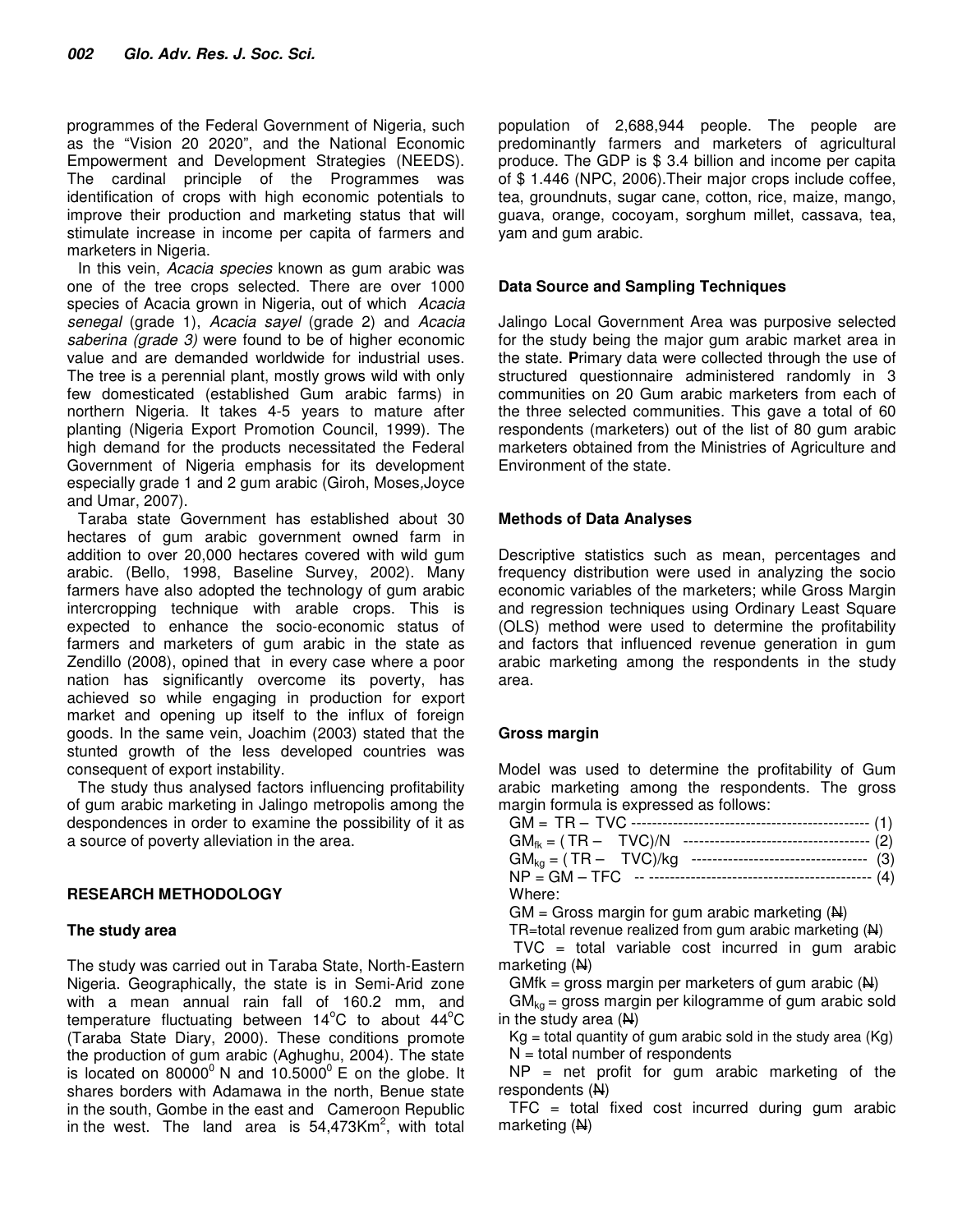| Age (Years)  | Frequency     | Percentage (%) |
|--------------|---------------|----------------|
| $\leq 20$    | 2             | 4.00           |
| $21 - 30$    | 4             | 8.00           |
| $31 - 40$    | 2             | 4.00           |
| 41 - 50      | 12            | 24.00          |
| $51 - 60$    | 14            | 28.00          |
| $61 - 70$    | 13            | 26.00          |
| 71 and above | 3             | 6.00           |
| Total        | 50            | 100.00         |
| Mean         | (years)<br>53 |                |

**Table: 1.** Age distribution of the Respondents

Source: Field survey, 2012.

Depreciation on fixed cost items were computed using straight line method for easy computation and accurate values for the items used.

The regression model is explicitly expressed as:

Y = f(x1 , x2 , x3 , x4 , x5 , x6 , x7, x8 , x9, µ) ----------------- --------------- (5)

Where:

 $Y =$  revenue generated from sales of gum arabic  $(A)$ 

 $X_1$  = age of marketer (years)

 $X_2$  = marketing experience (years)

 $X_3$  = Labour cost  $(\mathbf{A})$ 

 $X_4$  = Cost of fixed inputs (calculated by straight line depreciation method) (N)

 $X_5$  = Purchasing cost of the produce (gum arabic) ( $\mathbf{\mathsf{N}}$ )

 $X_6$  = Quantity of gum arabic sold (Kg)

 $X_7$  = Family size (in number)

 $X_8$  = Operating/ Variable cost ( $\overline{H}$ )

 $X<sub>9</sub>$  = Educational level (formal school)

 $\mu_i$  = error term.

Three functional models (linear, Semi- log and Cobb - Douglas) were tried. Using the economic theory, statistical criteria and coefficient of multiple determinations  $(R^2)$ , the regression result with the best line of fit was selected for interpretation of the study as adopted by Maiangwa (2007) and Mesike, Agbonkpolor, Umar and Giroh (2007). The functional models are:

Linear:  $Y = b_0 + b_1X_1 + b_2X_2 + b_3X_3 + b_4X_4 + \cdots + b_nX_n$  $+ e$  --------- (6)

Semi –  $logY = b_0 + b_1X_1 + b_2X_2 + b_3X_3 + b_4X_4 + \cdots + b_nX_n$ + e –---------- (7)

 $Cob - Douglas: logY = b_0 + b_1logX_1 + b_2logX_2 + b_3logX_3$  $+ b_4 \log X_4 + - + b_n \log X_n + e^{-(8)}.$ 

Where:

 $b_0$  = constant,

 $b_1 - b_n$  = coefficients,

 $Y =$  dependent variables,

 $X_1 - X_n$  = independent variables, and

e = error term.

## **RESULT AND DISCUSSION**

#### **Age**

The age distribution of the respondents is presented in Table 1. The result shows that only 4% of the gum arabic marketers were either 20 years or less than. Those with ages of 41 - 60 years constituted 52% of the total respondents.

The respondents' mean age was 53 years. This indicates that gum arabic marketing in the study area was dominated by middle age people. The reason may be due to the laborious nature of the processes involved in gum arabic marketing such as moving from village to village searching for the produce, careful sorting according to grades, shade drying of the produce and bagging. The youths or the old people usually don't have the patience to undergo these processes, which agrees with the findings of Adigun, Awoyemi and Omonona (2011) who said that older/Middle Age persons usually have higher ability of patience, and patience in business influences higher gains for the entrepreneur. The result can also infers that the middle age people in the study area were willing to bear the possible risk in the business, while the young ones were of risk averters in the business. This is in line with the finding of Giroh, Umar and Yakub,(2010) who reported that middle age people have relatively higher degree of risk bearing than the young people in agricultural business.

#### **Gum Arabic Marketing Experience**

Table 2 depicts the years of experiences of the respondents' in gum arabic marketing. Most of the respondents (40.00%) indicated that they have been in the business for twenty one years and above. Only 6% of the respondents were new in the business of gum arabic  $(1 - 5$  years). The gum arabic marketers were thus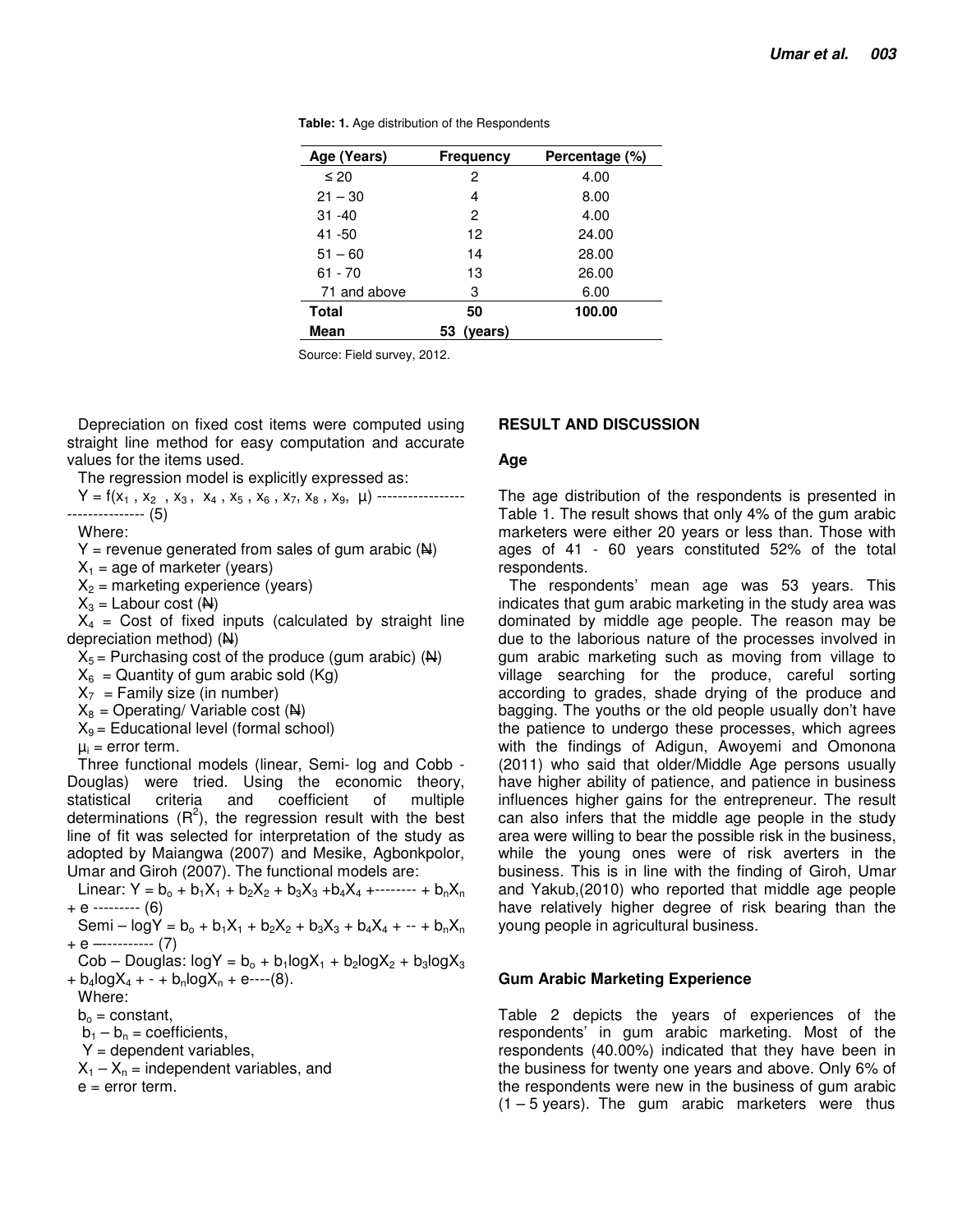| <b>Marketing Experience (Years)</b> | <b>Frequency</b> | Percentage (%) |
|-------------------------------------|------------------|----------------|
| $1 - 5$                             | З                | 6.00           |
| $6 - 10$                            |                  | 14.00          |
| $11 - 15$                           | 9                | 18.00          |
| $16 - 20$                           | 11               | 22.00          |
| 21 and above                        | 20               | 40.00          |
| <b>TOTAL</b>                        | 50               | 100.00         |
| Mean                                | 18 (years)       |                |

**Table 2.** Distribution of Experience in Marketing of gum arabic by the **Respondents** 

Source: Field survey, 2012.

**Table 3.** Educational Distribution of the Respondents

| No. of years spent in Formal school | <b>Frequency</b> | Percentage (%) |
|-------------------------------------|------------------|----------------|
| (0)                                 | 27               | 54.00          |
| $(1 - 6)$                           | 14               | 28.00          |
| $(7 - 12)$                          |                  | 14.00          |
| (13 - 17)                           | 2                | 4.00           |
| Total                               | 50               | 100.00         |
| Mean (Years)                        | 8.8              |                |

Source: Field survey, 2012.

expected to be efficient based on their long stay in the business as opined by Wood, (2008) stated in his study on measuring experience that the greater impacts of marketing objectives are gained through experiences.

Thus experience may serve as a useful factor in determining the effectiveness of marketing events among marketers (Wood, 2008). This is due to the fact that experience creates behavioural confidence in the business and increases buyers – sellers' engagement and stronger relationship.

## **Educational status**

The educational status of the respondents (Table 3) revealed that most of the marketers (54.00%) did not have formal education. There was only 4.00% had tertiary education. The average age spent in formal school by the respondents was 8.8. This does not cover up to completion of secondary education. It thus indicates a high level of illiteracy among the gum arabic marketers. This conforms to the findings of Eboh (2006) who said that literacy rates have deteriorated to about 30 % in Nigeria since 1991.

The implication of this high illiteracy among the respondents to gum arabic business in the area would be poor management of the businesses as education is a crucial factor to the quality and performance of entrepreneurship. This explains the fact that despite the

abundance of gum arabic in the area as well as its high demand worldwide, poverty prevails in the area as the larger population (70%) in North – Eastern Nigeria are below the poverty line (Eboh, *et al.* 2006).

#### **Household Size**

The household size distribution of the respondents (Table 4) revealed that majority of them (38.00%) lies within the household size of  $6 - 10$  people. Those with household size of 21 and above had 8.00% of the total respondents. The mean household size of the study was 12. This implies that most of respondents' household size is large. This may be due to the polygamous system of marriage commonly practiced in the study area.

Table 5 depicts the profitability analysis of gum arabic marketing in the study area using Gross Margin model (GM). The result indicates a total of 208,821.67 Kg of gum arabic was sold by the 60 respondents; and generated a total revenue of  $\#$  872,732.51. The total gross margin was  $\frac{1}{2}$  782,153.67; and the gross margin per marketer was  $\frac{1}{2}$  13,035.90; while the GM per kilogramme of gum arabic sold was calculated as  $\blacktriangleleft$  3.75.

On the other hand, the total net profit calculated was  $\mathbb{H}$ 780,566.27, and the net profit per marketer was ₦13,009.44. This implies that gum arabic marketing was highly profitable in the study area as the respondents made net profit of  $\neq 780,566.27$  each, giving a profit per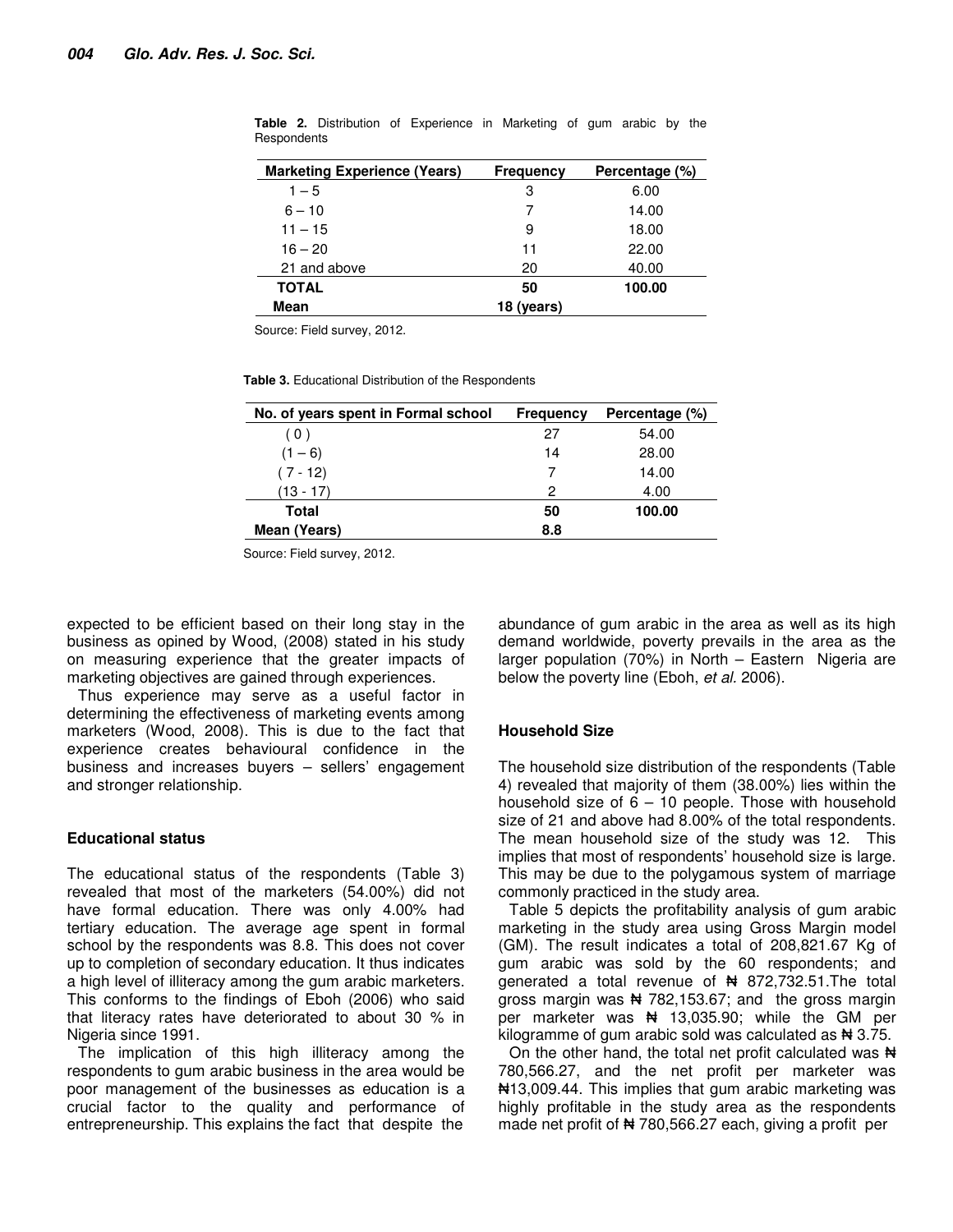| <b>Household size</b> | Frequency   | Percentage (%) |
|-----------------------|-------------|----------------|
| 1 -5                  | 5           | 10.00          |
| $6 - 10$              | 19          | 38.00          |
| $11 - 15$             | 12          | 24.00          |
| $16 - 20$             | 10          | 20.00          |
| 21 and above          | 4           | 8.00           |
| Total                 | 50          | 100.00         |
| Mean:                 | 12 (people) |                |

**Table 4.** Household size Distribution of the Respondents

Source: Field survey, 2012.

**Table 5.** Gross Margin and Profitability Analysis of Gum arabic Marketing

| Variables (Items/Activities)         | Total Value (N)/Marketer |
|--------------------------------------|--------------------------|
| (A) Depreciated Fixed cost:          |                          |
| (i)Scales                            | 1,104.113                |
| (ii)Head pans                        | 405.443                  |
| (iii)Mudus (Measures)                | 77.78                    |
| <b>Total fixed cost</b>              | 1,587.33                 |
| (B) Variable cost:                   |                          |
| (i)Labour cost                       | 1,987.63                 |
| (ii)Operating cost                   | 1,303.39                 |
| (iii) Purchasing cost                | 87,287.89                |
| Total variable cost:                 | 90,578.91                |
| (C) Total cost                       | 92,166.24                |
| (D)Total revenue (TR)                | 872,732.51               |
| $(E)$ Gross margin (GM) (D - B)      | 782,153.67               |
| $Gm/Kq$ (E/H)                        | 3.75                     |
| $(F)$ Net profit (NP) (D - C)        | 780,566.27               |
| $NP/Kq$ (F/H)                        | 3.74                     |
| (G) Total respondents                | 60                       |
| (H)Total Quantity of gum arabic sold | 208,821.67 Kg            |

Source: Calculated from Data collected on field survey, 2012.

kilogramme of gum arabic sold of  $\blacktriangleleft$  3.74. This conformed to the earlier studies conducted by Umar; Abolagba; Giroh and Lalabe (2011).

### **Regression Analysis of Factors Influencing the Profitability of Gum Arabic Marketing**

Three regression models (Linear, Semi – log and Double - logs or Cobb -Douglas) were ran, and the results are presented in Table 6. Base on the statistical significance of their coefficient of multiple determinations  $(R^2)$ , the magnitude of the standard errors, and the coefficients signs and levels significance, the Semi – log functional model happened to be the lead equation among the three functional forms, having the best fit. It has a coefficient of multiple determinant ( $\overline{R}^2$ ) value of 0.692, highest F – ratio (22.583) and lowest standard errors. The result of the model was thus chosen for interpretation of the study.

The  $(R^2)$  value of 0.692 implies that 69.2% of the variation in the output (Revenue generated) was jointly explained by the independent variables used in the regression analysis while the remaining 30.8% (100 – 69.2%) could be due to non inclusion of some important independent/explanatory variables in the model and/or error in the estimation.

The result for age  $(X_1)$ , has negative coefficient and not significant. This implies that age has inverse relationship with the revenue generated from sales of gum arabic in the area. That is, with increase in age of the respondents the revenue declines. This agrees with the findings of Mbah, (2011) who reported in his study on the 'effects of socio – economic characteristics on farmers' output in Ishiagu, Ebonyi state, Nigeria'. The study also revealed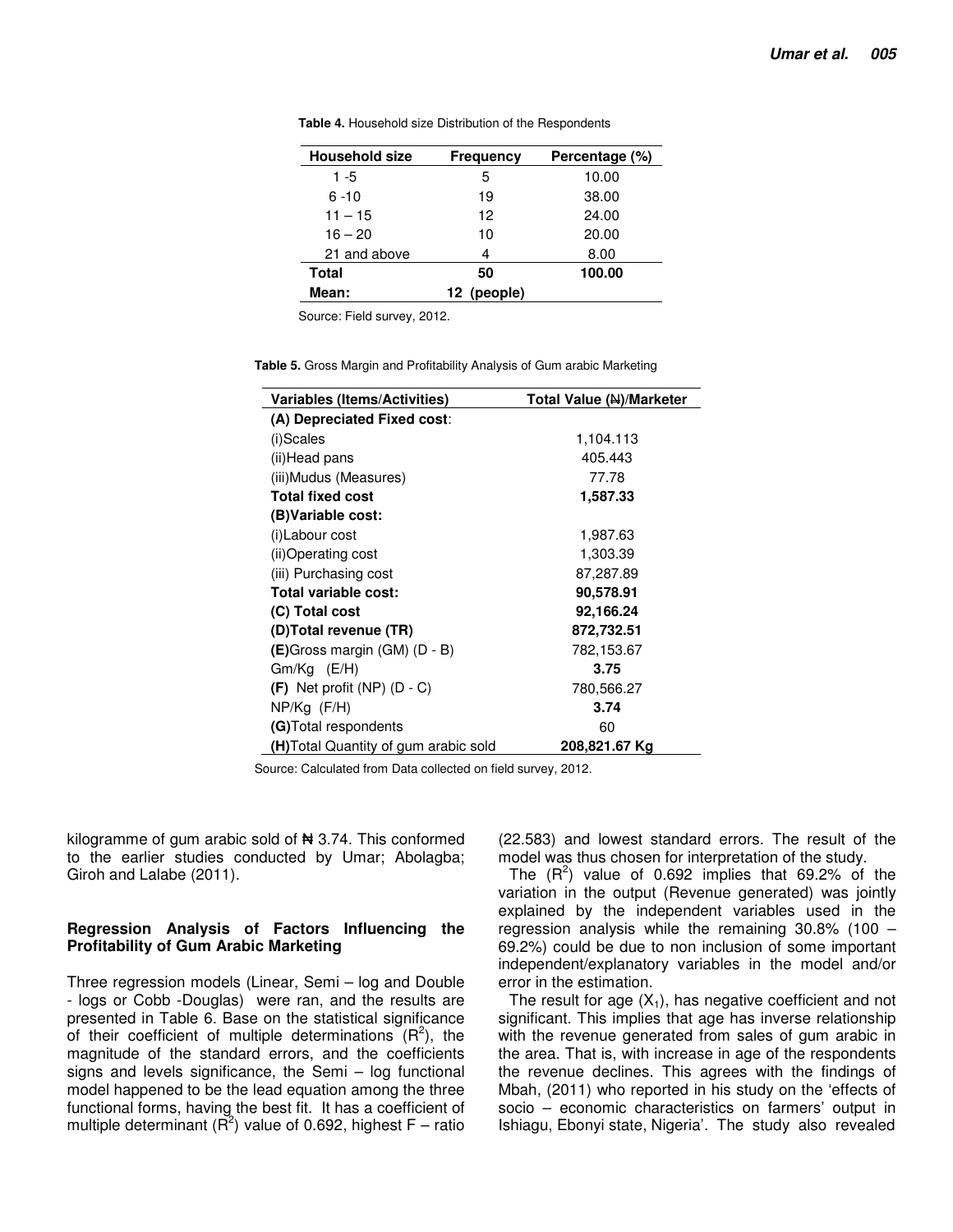| Variable                         | Linear             |            | Semi log           |           | Double log          |           |
|----------------------------------|--------------------|------------|--------------------|-----------|---------------------|-----------|
| Variable name                    | <b>Coefficient</b> | t-Value    | <b>Coefficient</b> | t-Value   | Coefficient t-Value |           |
| Onstant                          | $-1.395^{8}$       | $-0.220$   | $-10.657$          | 19.531**  | 10.490              | $6.931**$ |
| Age $(X_1)$                      | $-1.137^{7}$       | $-0.976$   | $-0.004$           | $-0.437$  | $-0.18$             | $-0.62$   |
| Education $(X_2)$                | $-1.137^{7}$       | $-0.976$   | $-0.004$           | $-0.437$  | $-0.18$             | $-0.62$   |
| Family size $(X_3)$              | $-326.412$         | $-0.910$   | 0.020              | $1.121*$  | 0.101               | $2.429*$  |
| Purchasing cost(X <sub>4</sub> ) | 489.641            | 4.305**    | $1.2005^{-4}$      | 4.308**   | $1.993^{6}$         | $7.270**$ |
| Quantity of G.A. sold $(X_5)$    | 9668.48            | $-0.997$   | $4.227^{b}$        | $2.451**$ | $5.626^{5}$         | $4.221**$ |
| Operating cost $(X_6)$           | $-2464.96$         | $-4.247**$ | $-1.240$           | $-0.432$  | $5.514^{-6}$        | 0.633     |
| Labour $cost(X_7)$               | 1.320              | 0.772      | $2.066^{5}$        | 6.968**   | $1.044^{5}$         | $1.565*$  |
| G.A.Mrkt Exp.(X <sub>8</sub> )   | 2.423              | $1.255*$   | 0.027              | $2.712**$ | 0.026               | 1.024     |
| Fixed $cost(X_9)$                | 572.108            | 1.756*     | $-1.149$           | $-0.522$  | $-0.043$            | $-0.885$  |
| $R^2$                            | 0.567              |            | 0.692              |           | 0.828               |           |
| $F - Value$                      | 4.216              |            | 22.583             |           | 13.397              |           |

**Table 6.** Regression Analysis

**\*\* =** significant at 1% level, **\* =** significant at 5% level,

Dependent variable = Revenue, G.A. Mrkt.Exp = Gum arabic marketing experience

**Source**: Data Analysis from Field Survey, 2012.

the mean age of the respondents to be 53 years; it implies that the effect of diminishing return on output base on age factor has set in as it has negative coefficient of  $-$  0.004 indicating that it is in stage iii of production function – stage of diminishing return. The statistical implication of this is that, an increase in the ages of marketers will lead to decrease in revenue generation by  $\pm 0.004$ .

Similarly, education( $X_2$ ), had negative relationship with the revenue and statistically not significant. This indicates irrationality of education, or there was no educational discrimination in the gum arabic marketing in the study area as per revenue generation. This could also mean that people with higher educational status engage in skilled jobs of their trainings and only few engage in the gum arabic marketing activities and thus earned less (Nwanko and Okolie, 2011).

On the other hand, the coefficient for household size  $(X_3)$ , in the analysis had positive value of 0.020 and significant at 5% level of probability. This implies that a unit increase in the variable will lead to an increase in the revenue generation by  $\text{H}0.020$  and vice versa. This also indicates that gum arabic marketers with large household size earned more revenue than those with small household size. This could be attributed to the fact that large households' sizes have more family labour which contributes in enhancing the activities of the gum arabic marketing (Nwanko and Okolie, 2011).

Purchasing cost  $(X_4)$ , had positive coefficient value of 0.00012 in the result and significant at 1% level of probability. This implies that an increase in the variable will lead to an increase in the revenue generation from gum arabic equal to the magnitude of the coefficient; that

is  $\# 0.00012$  and vice versa. This is in agreement with the a priori expectations; increase in purchasing cost, will lead to more quantity of gum arabic to be purchased and consequent higher revenue from sales of gum arabic.

Quantity of gum arabic sold  $(X_5)$  had positive coefficient of 0.00043 and significant at 5% level of probability. This indicates that an increase in the variable will lead to an increase in the revenue generation from gum arabic marketing. This is also in agreement with the a priori expectations that, with increase in quantity of gum arabic purchased will lead to increase in the revenue.

Operating  $cost(X_6)$  however indicates a negative relationship with the revenue though statistically not significant. This implies that an increase in operating cost will lead to decrease in the revenue from gum arabic. The operating costs considered in the study were cost incurred on purchasing of bags, thread and other miscellaneous expenditures. The analysis thus infers that these inputs were used to the point of diminishing marginal return to the revenue, or are underutilized. This conforms to the findings of Ndanitsa, *et al.* (2010).

The result for labour cost  $(X_7)$  had positive coefficient of 0.000066 and was significant at 1% level of probability. This means that the variable played one of the greatest influences in revenue generation of gum arabic from the area. Statistically, it implies that an increase in the labour cost will translate into higher revenue from sales of gum arabic in the area. This shows the significance of employing more labour in the business. The finding conforms to the study of Giroh, Moses and Umar (2007) in their study on the Analysis of Farmers' Awareness on Gum arabic Production in Selected Local Government Areas of Jigawa state, Nigeria.